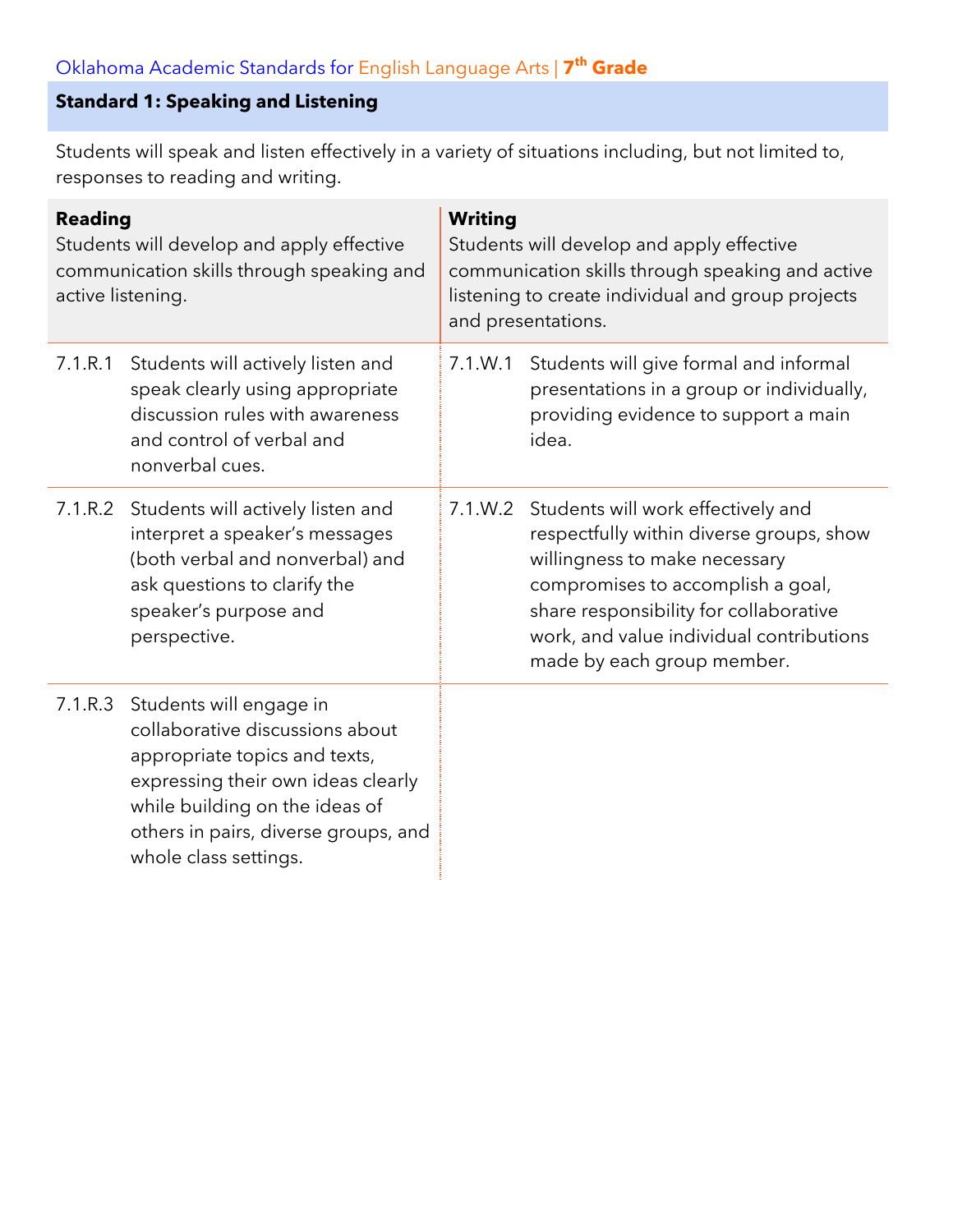### **Standard 2: Reading Foundations/Reading and Writing Process**

Students will develop foundational skills for future reading success by working with sounds, letters, and text. Students will use a variety of recursive reading and writing processes.

#### **Fluency**

Students will recognize high- frequency words and read grade-level text smoothly and accurately, with expression that connotes comprehension.

- 7.2.F.1 Students will read high frequency and irregularly spelled grade-level words with automaticity in text.
- 7.2.F.2 Students will orally read grade-level text at an appropriate rate, smoothly and accurately, with expression that connotes comprehension.

*Students will continue to review and apply earlier grade level expectations for this standard. If these fluency skills are not mastered, students will address skills from previous grades.*

| <b>Reading</b><br>Students will read and comprehend<br>increasingly complex literary and<br>informational texts. |                                                                                                                                                                | <b>Writing</b><br>Students will develop and strengthen writing by<br>engaging in a recursive process that includes<br>prewriting, drafting, revising, editing, and<br>publishing. |                                                                                                                                                                                                                              |
|------------------------------------------------------------------------------------------------------------------|----------------------------------------------------------------------------------------------------------------------------------------------------------------|-----------------------------------------------------------------------------------------------------------------------------------------------------------------------------------|------------------------------------------------------------------------------------------------------------------------------------------------------------------------------------------------------------------------------|
| 7.2.R.1                                                                                                          | Students will create an objective<br>summary, including main idea and<br>supporting details, while maintaining<br>meaning and a logical sequence of<br>events. | 7.2.W.1                                                                                                                                                                           | Students will apply components of a<br>recursive writing process for multiple<br>purposes to create a focused,<br>organized, and coherent piece of<br>writing.                                                               |
| 7.2.R.2                                                                                                          | Students will analyze details in literary<br>and nonfiction/informational texts to<br>distinguish genres.                                                      | 7.2.W.2                                                                                                                                                                           | Students will plan (e.g., outline) and<br>prewrite a first draft as necessary.                                                                                                                                               |
| Students will paraphrase main ideas<br>7.2.R.3<br>with supporting details in a text.                             |                                                                                                                                                                | 7.2.W.3                                                                                                                                                                           | Students will develop drafts by<br>choosing an organizational structure<br>(e.g., description, compare/contrast,<br>sequential, problem/solution,<br>cause/effect, etc.) and building on<br>ideas in multi-paragraph essays. |
|                                                                                                                  |                                                                                                                                                                |                                                                                                                                                                                   | 7.2.W.4 Students will edit and revise multiple<br>drafts for organization, transitions to<br>improve coherence and meaning,<br>using a consistent point of view.                                                             |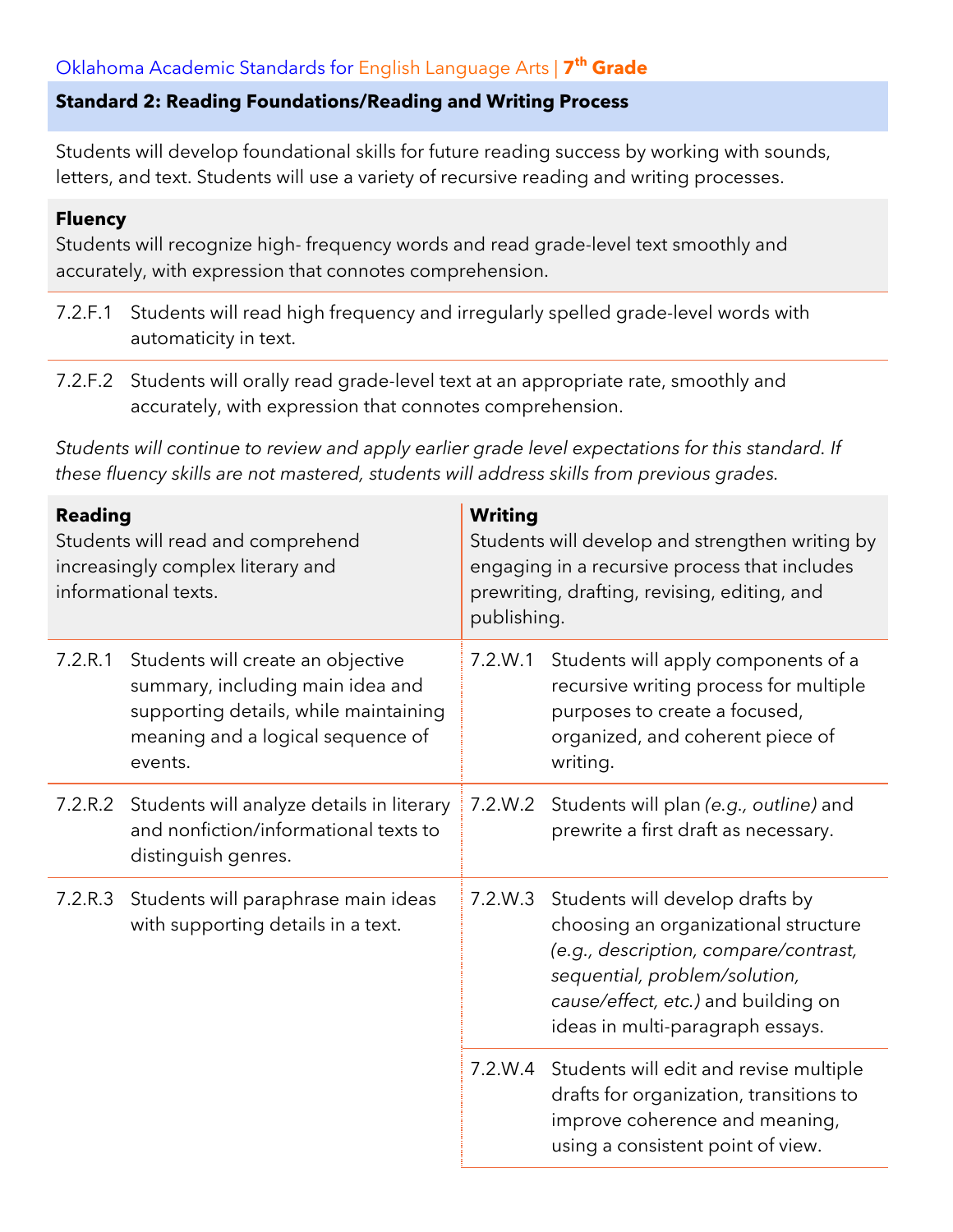7.2.W.5 Students will use resources to find correct spellings of words *(e.g., word wall, vocabulary notebook, print and electronic dictionaries, and spellcheck).*

### **Standard 3: Critical Reading and Writing**

Students will apply critical thinking skills to reading and writing.

| <b>Reading</b><br>Students will comprehend, interpret, evaluate,<br>and respond to a variety of complex texts of all<br>literary and informational genres from a variety<br>of historical, cultural, ethnic, and global<br>perspectives. |                                                                                                                                                                                                                                                                  | <b>Writing</b><br>Students will write for varied purposes and<br>audiences in all modes, using fully developed<br>ideas, strong organization, well-chosen words,<br>fluent sentences, and appropriate voice. |                                                                                                                                                                                                                         |
|------------------------------------------------------------------------------------------------------------------------------------------------------------------------------------------------------------------------------------------|------------------------------------------------------------------------------------------------------------------------------------------------------------------------------------------------------------------------------------------------------------------|--------------------------------------------------------------------------------------------------------------------------------------------------------------------------------------------------------------|-------------------------------------------------------------------------------------------------------------------------------------------------------------------------------------------------------------------------|
| 7.3.R.1                                                                                                                                                                                                                                  | Students will compare and contrast<br>stated or implied purposes of authors<br>writing on the same topic in grade-<br>level literary and/or informational texts.                                                                                                 | 7.3.W.1                                                                                                                                                                                                      | <b>NARRATIVE</b><br>Students will write narratives<br>incorporating characters, plot,<br>setting, point of view, conflict,<br>dialogue, and sensory details to<br>convey experiences and events.                        |
| 7.3.R.2                                                                                                                                                                                                                                  | Students will evaluate how the point of<br>view and perspective affect grade-level<br>literary and/or informational text.                                                                                                                                        | 7.3.W.2                                                                                                                                                                                                      | <b>INFORMATIVE</b><br>Students will compose essays and<br>reports about topics, incorporating<br>evidence (e.g., specific facts,<br>examples, details) and maintaining<br>an organized structure and a formal<br>style. |
| 7.3.R.3                                                                                                                                                                                                                                  | Students will analyze how key literary<br>elements contribute to the meaning of<br>the literary work:<br>setting<br>plot<br>$\bullet$<br>characters (i.e., protagonist,<br>antagonist)<br>characterization<br>theme<br>conflict (i.e., internal and<br>external) | 7.3.W.3                                                                                                                                                                                                      | <b>ARGUMENT - Grade Level Focus</b><br>Students will introduce a claim and<br>organize reasons and evidence,<br>using credible sources.                                                                                 |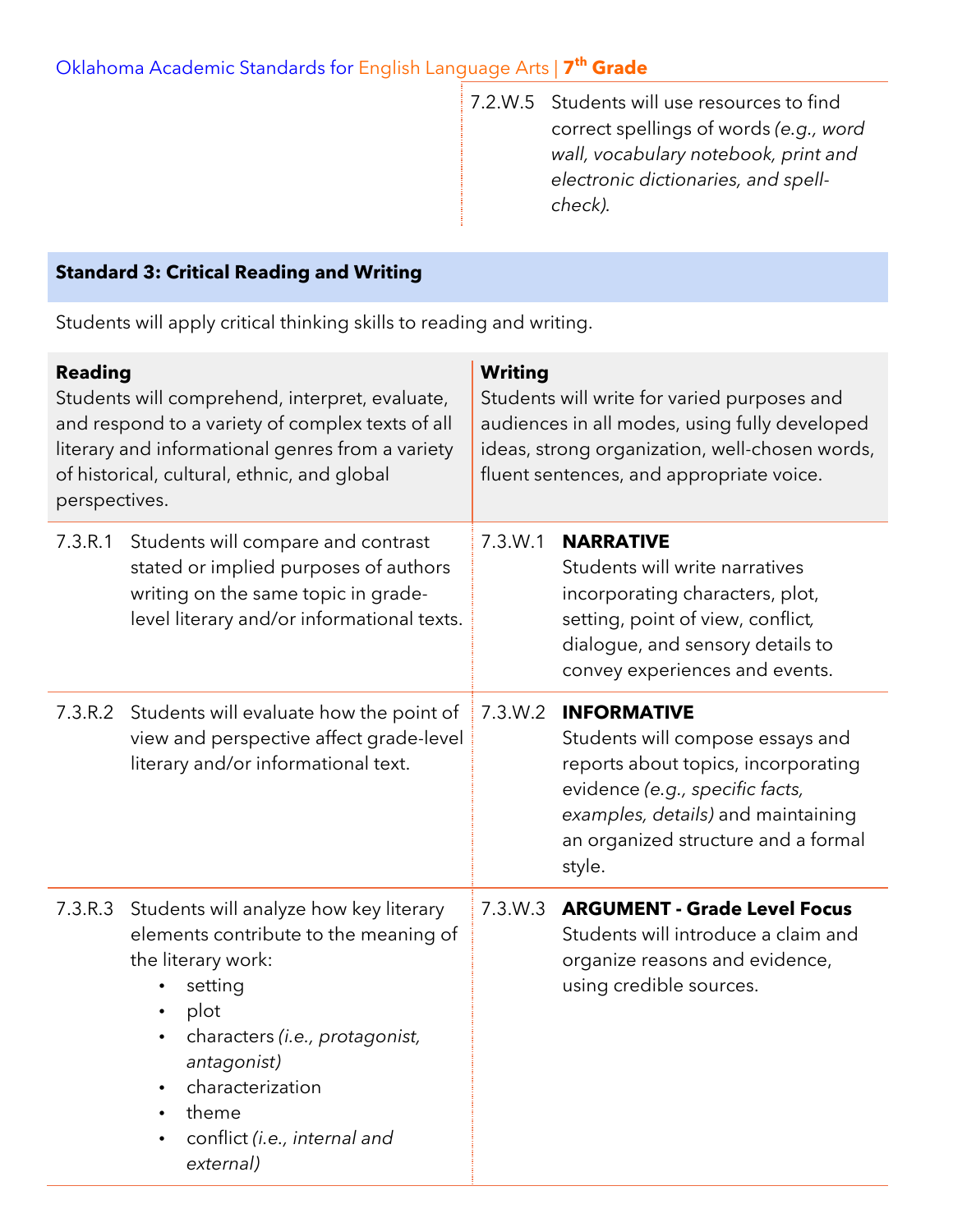| 7.3.R.4 Students will evaluate literary devices |  |
|-------------------------------------------------|--|
| to support interpretations of literary          |  |
| texts:                                          |  |

- simile
- metaphor
- personification
- onomatopoeia
- hyperbole
- imagery
- symbolism
- tone
- irony\*

*\*Students will find textual evidence when provided with examples.*

- 7.3.R.5 Students will distinguish factual claims from opinions.
- 7.3.R.6 Students will analyze the structures of texts *(e.g., compare/contrast, problem/solution, cause/effect, claims/evidence)* and content by making inferences about texts and use textual evidence to draw simple logical conclusions.
- 7.3.R.7 Students will make connections *(e.g., thematic links)* between and across multiple texts and provide textual evidence to support their inferences.

7.3.W.4 Students will show relationships among the claim, reasons, and evidence.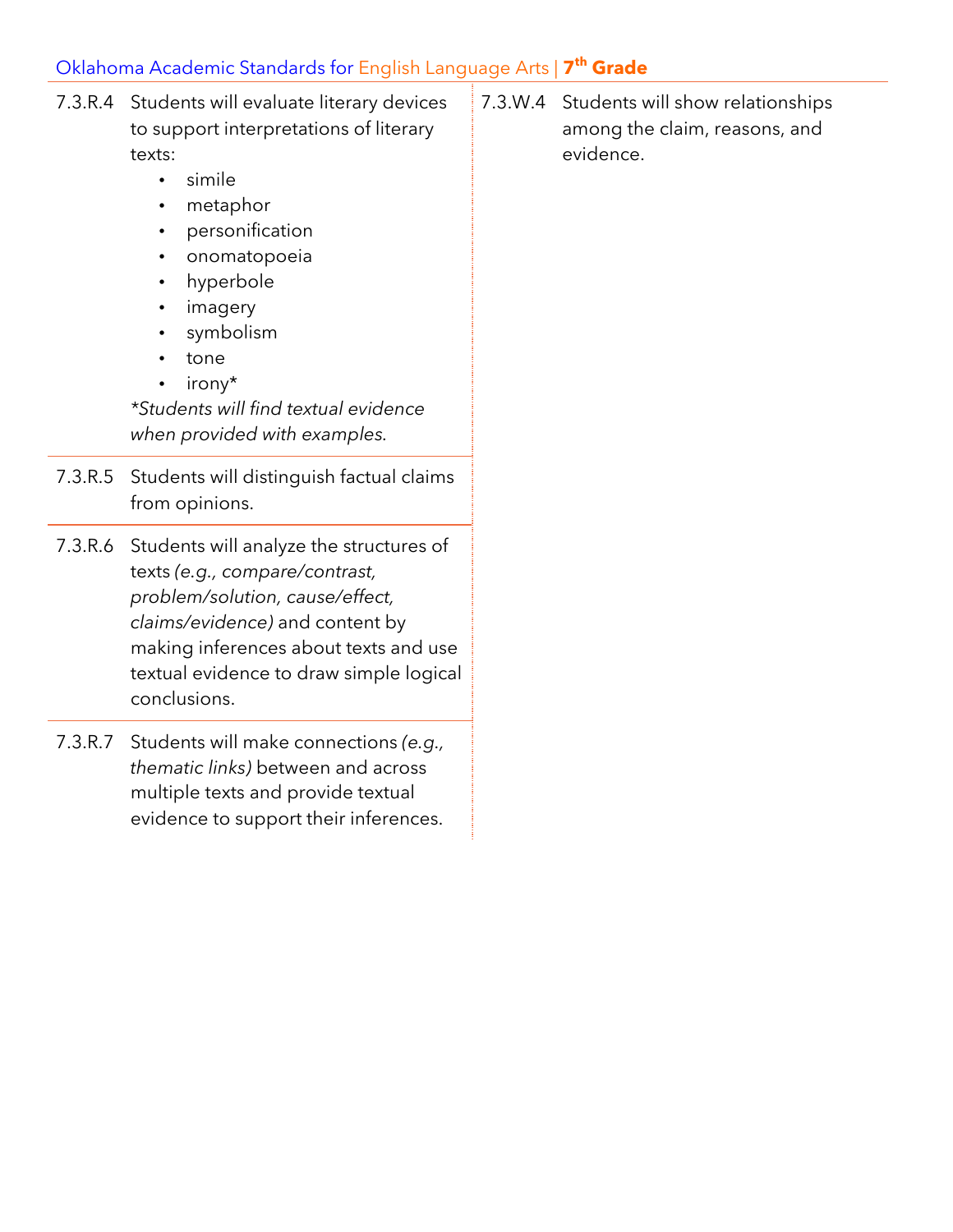## **Standard 4: Vocabulary**

Students will expand their working vocabularies to effectively communicate and understand texts.

| <b>Reading</b><br>Students will expand academic, domain-<br>appropriate, grade-level vocabularies through<br>reading, word study, and class discussion. |                                                                                                                                                                                                                    | <b>Writing</b><br>Students will apply knowledge of<br>vocabularies to communicate by using<br>descriptive, academic, and domain-<br>appropriate abstract and concrete words in<br>their writing. |                                                                                                                 |
|---------------------------------------------------------------------------------------------------------------------------------------------------------|--------------------------------------------------------------------------------------------------------------------------------------------------------------------------------------------------------------------|--------------------------------------------------------------------------------------------------------------------------------------------------------------------------------------------------|-----------------------------------------------------------------------------------------------------------------|
| 7.4.R.1                                                                                                                                                 | Students will increase knowledge of<br>academic, domain-appropriate, grade-<br>level vocabulary to infer meaning of<br>grade-level text.                                                                           | 7.4.W.1                                                                                                                                                                                          | Students will use domain-<br>appropriate vocabulary to<br>communicate ideas in writing<br>clearly.              |
| 7.4.R.2                                                                                                                                                 | Students will use word parts (e.g., affixes,<br>Greek and Latin roots, stems) to define<br>and determine the meaning of<br>increasingly complex words.                                                             | 7.4.W.2                                                                                                                                                                                          | Students will select appropriate<br>language to create a specific<br>effect according to purpose in<br>writing. |
| 7.4.R.3                                                                                                                                                 | Students will use context clues to<br>determine or clarify the meaning of<br>words or distinguish among multiple-<br>meaning words.                                                                                |                                                                                                                                                                                                  |                                                                                                                 |
|                                                                                                                                                         | 7.4.R.4 Students will infer the relationships<br>among words with multiple meanings<br>and recognize the connotation and<br>denotation of words.                                                                   |                                                                                                                                                                                                  |                                                                                                                 |
|                                                                                                                                                         | 7.4.R.5 Students will use a dictionary, glossary,<br>or a thesaurus (print and/or electronic) to<br>determine or clarify the meanings,<br>syllabication, pronunciation, synonyms,<br>and parts of speech of words. |                                                                                                                                                                                                  |                                                                                                                 |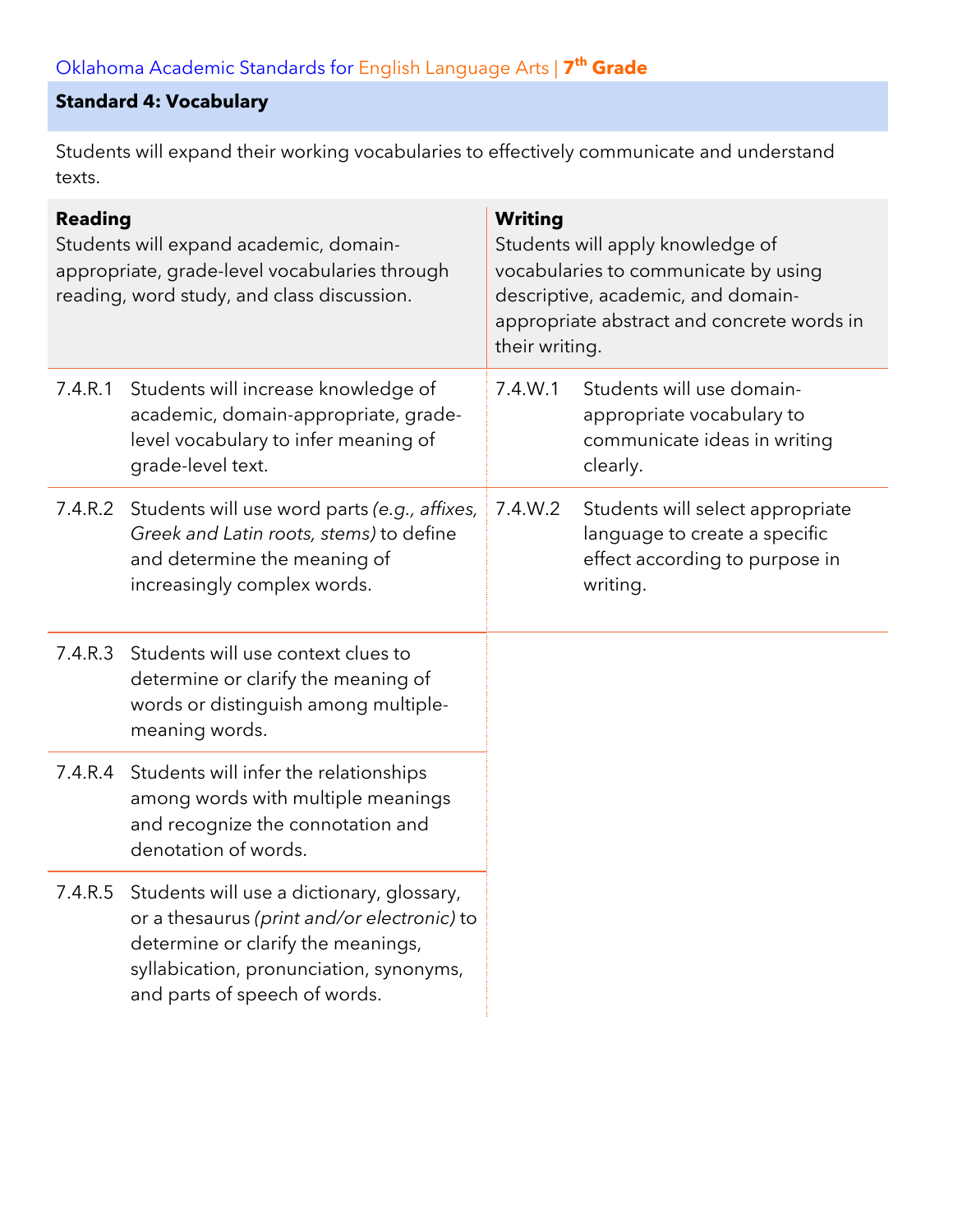## **Standard 5: Language**

Students will apply knowledge of grammar and rhetorical style to reading and writing.

| <b>Reading</b><br>Students will apply knowledge of grammar<br>and rhetorical style to analyze and evaluate a<br>variety of texts. |                                                                                                                                              | <b>Writing</b><br>Students will demonstrate command of Standard<br>English grammar, mechanics, and usage through<br>writing and other modes of communication. |                                                                                                                                                           |
|-----------------------------------------------------------------------------------------------------------------------------------|----------------------------------------------------------------------------------------------------------------------------------------------|---------------------------------------------------------------------------------------------------------------------------------------------------------------|-----------------------------------------------------------------------------------------------------------------------------------------------------------|
| 7.5.R.1                                                                                                                           | Students will recognize the correct<br>use of prepositional phrases and<br>dependent clauses.                                                | 7.5.W.1                                                                                                                                                       | Students will write using correct<br>mechanics with a focus on commas,<br>apostrophes, quotation marks, colons,<br>and semi-colons.                       |
| 7.5.R.2                                                                                                                           | Students will recognize simple,<br>compound, complex, and<br>compound-complex sentences to<br>signal differing relationships among<br>ideas. | 7.5.W.2                                                                                                                                                       | Students will compose simple,<br>compound, complex, and compound-<br>complex sentences and questions to<br>signal differing relationships among<br>ideas. |
|                                                                                                                                   | 7.5.R.3 Students will recognize the subject<br>and verb agreement.                                                                           | 7.5.W.3                                                                                                                                                       | Students will use prepositional phrases<br>and clauses (e.g., dependent and<br>independent) in writing.                                                   |
|                                                                                                                                   | 7.5.R.4 Students will recognize and correct<br>misplaced and dangling modifiers.                                                             |                                                                                                                                                               |                                                                                                                                                           |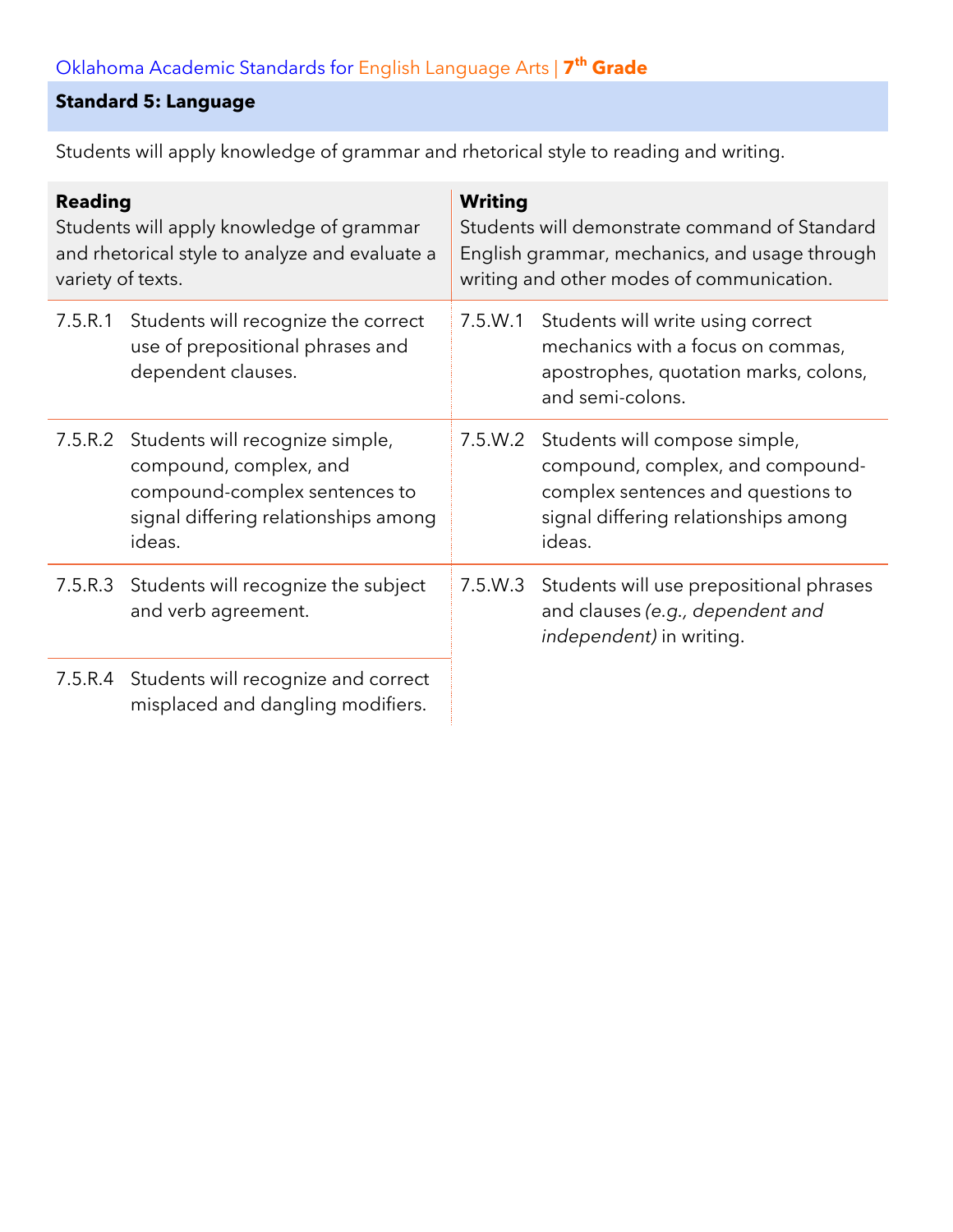## **Standard 6: Research**

| <b>Reading</b><br>Students will comprehend, evaluate, and<br>synthesize resources to acquire and refine<br>knowledge. |                                                                                                                                                                                | <b>Writing</b><br>Students will summarize and paraphrase, integrate<br>evidence, and cite sources to create reports,<br>projects, papers, texts, and presentations for<br>multiple purposes. |                                                                                                                                                                                                                                      |  |
|-----------------------------------------------------------------------------------------------------------------------|--------------------------------------------------------------------------------------------------------------------------------------------------------------------------------|----------------------------------------------------------------------------------------------------------------------------------------------------------------------------------------------|--------------------------------------------------------------------------------------------------------------------------------------------------------------------------------------------------------------------------------------|--|
| 7.6.R.1                                                                                                               | Students will use their own viable<br>research questions and thesis<br>statements to find information<br>about a specific topic.                                               | 7.6.W.1                                                                                                                                                                                      | Students will write research papers and/or<br>texts independently over extended<br>periods of time (e.g., time for research,<br>reflection, and revision) and for shorter<br>timeframes (e.g., a single sitting or a day or<br>two). |  |
| 7.6.R.2                                                                                                               | Students will follow ethical and<br>legal guidelines for finding and<br>recording information from a<br>variety of primary and secondary<br>sources (e.g., print and digital). | 7.6.W.2                                                                                                                                                                                      | Students will refine and formulate a viable<br>research question and report findings<br>clearly and concisely, using a thesis<br>statement.                                                                                          |  |
| 7.6.R.3                                                                                                               | Students will determine the<br>relevance, reliability, and validity<br>of the information gathered.                                                                            | 7.6.W.3                                                                                                                                                                                      | Students will quote, paraphrase, and<br>summarize findings following an<br>appropriate citation style (e.g., MLA, APA,<br>etc.) and avoiding plagiarism.                                                                             |  |
|                                                                                                                       |                                                                                                                                                                                |                                                                                                                                                                                              | 7.6.W.4 Students will summarize and present<br>information in a report.                                                                                                                                                              |  |

Students will engage in inquiry to acquire, refine, and share knowledge.